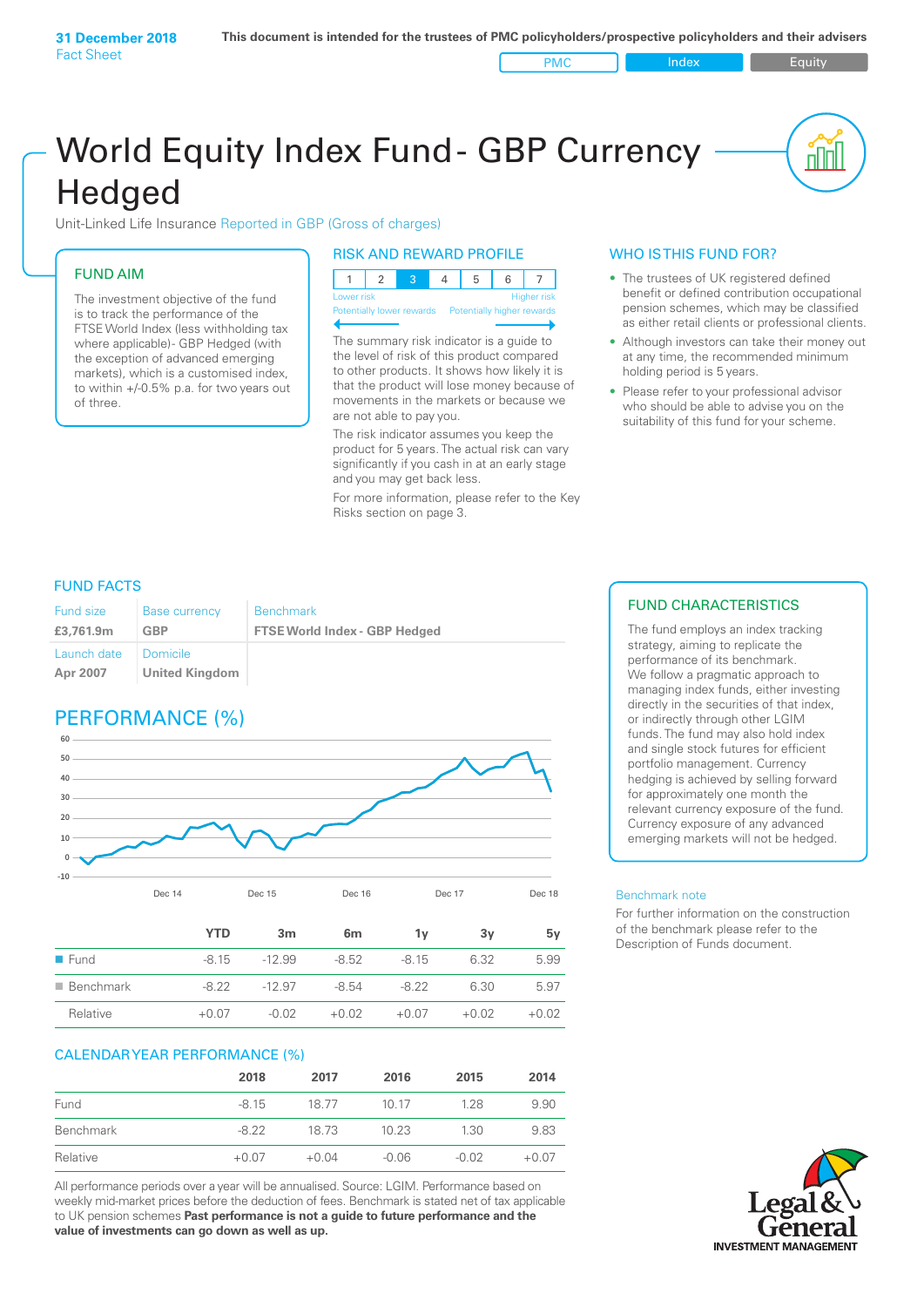### World Equity Index Fund - GBP Currency Hedged

Unit-Linked Life Insurance Reported in GBP (Gross of charges)

### PORTFOLIO BREAKDOWN

All data source LGIM unless otherwise stated. Totals may not sum due to rounding. In order to minimise transaction costs, the Fund will not always own all the assets that constitute the index and on occasion it will own assets that are not in the index.



#### SECTOR (%)

| $\blacksquare$ Financials  | 21.1 |
|----------------------------|------|
| ■ Technology               | 14.7 |
| $\blacksquare$ Industrials | 12.8 |
| $\blacksquare$ Health Care | 12.0 |
| ■ Consumer Services        | 11.5 |
| ■ Consumer Goods           | 11.4 |
| $\Box$ Oil & Gas           | 5.9  |
| ■ Basic Materials          | 4.5  |
| $\blacksquare$ Utilities   | 3.3  |
| $\Box$ Other               | 3.0  |
|                            |      |



| $\blacksquare$ Large | 95.7 |
|----------------------|------|
| $\blacksquare$ Mid   | 3.9  |
| $\blacksquare$ Small | 0.0  |
| $\blacksquare$ Micro | 0.0  |
| Cash and Equivalents | N 4  |

■ Top 10 holdings 12.2% Rest of portfolio 87.8% No. of holdings in fund 2,690 No. of holdings in index 2,602

| Microsoft Corp          | 2.0 |
|-------------------------|-----|
| Apple Inc               | 2.0 |
| Alphabet                | 16  |
| Amazon Com              | 16  |
| Berkshire Hathaway      | 10  |
| Johnson & Johnson       | 09  |
| JPMorgan Chase & Co     | 0 S |
| Facebook                | 08  |
| Exxon Mobil Corporation | 0 S |
| Pfizer                  |     |
|                         |     |

#### COUNTRY (%)

|   | <b>United States</b> | 56.8 |  |
|---|----------------------|------|--|
|   | Japan                | 8.7  |  |
| 4 | United Kingdom       | 6.0  |  |
|   | France               | 3.4  |  |
|   | Canada               | 2.9  |  |
|   | Germany              | 2.9  |  |
|   | Switzerland          | 2.8  |  |
|   | Australia            | 24   |  |
|   | Korea                | 1.7  |  |
|   | : Other              | 12.4 |  |
|   |                      |      |  |



comprises 25 fund managers, supported by two analysts. Management oversight is provided by the Global Head of Index Funds. The team has average industry experience of 15 years, of which seven years has been at LGIM, and is focused on achieving the equally important objectives of close tracking and maximising returns.